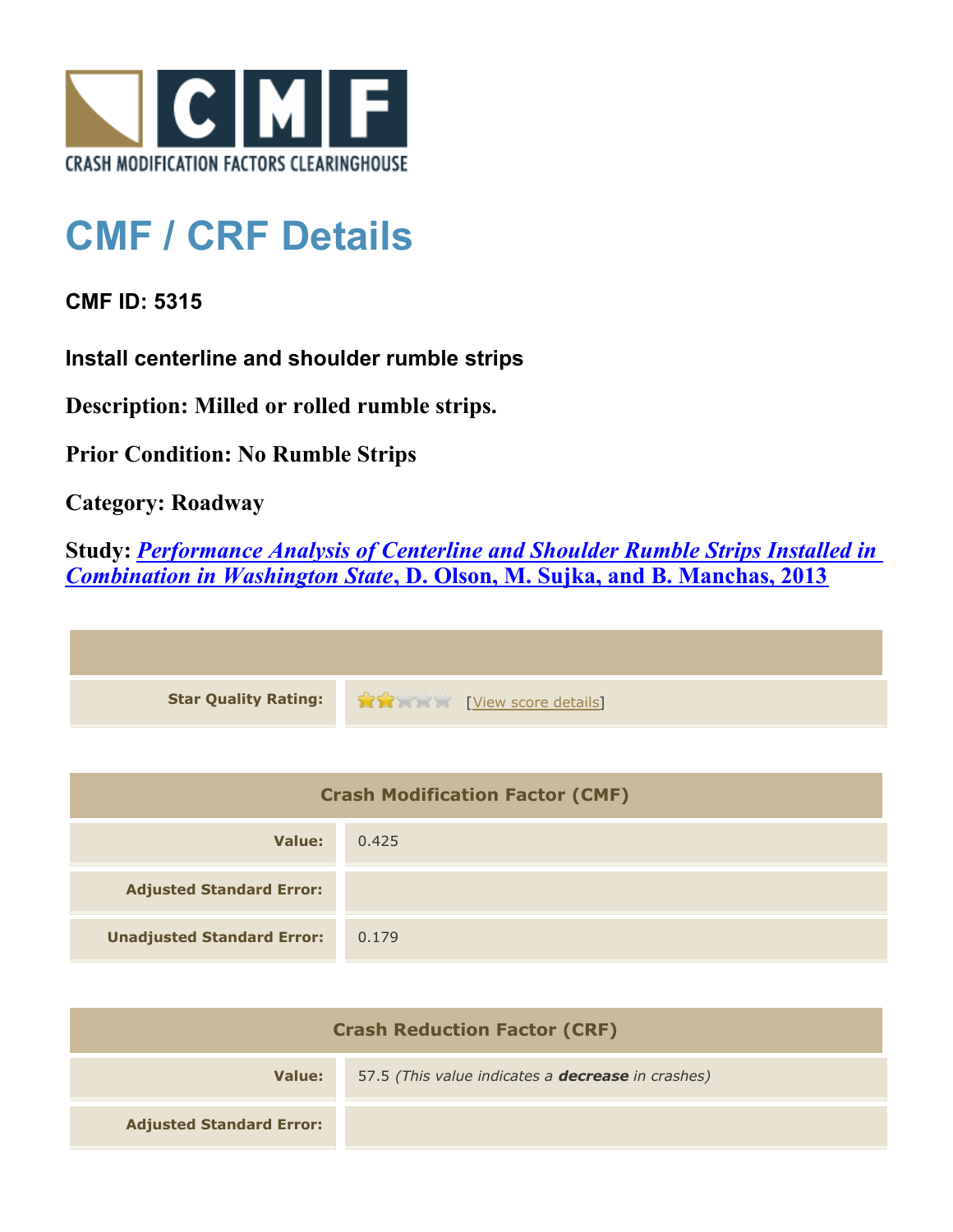| <b>Applicability</b>       |                               |
|----------------------------|-------------------------------|
| <b>Crash Type:</b>         | Head on, Sideswipe            |
| <b>Crash Severity:</b>     | K (fatal), A (serious injury) |
| <b>Roadway Types:</b>      | Not specified                 |
| <b>Number of Lanes:</b>    | $\overline{2}$                |
| <b>Road Division Type:</b> |                               |
| <b>Speed Limit:</b>        |                               |
| <b>Area Type:</b>          | Rural                         |
| <b>Traffic Volume:</b>     |                               |
| <b>Time of Day:</b>        | Not specified                 |

## *If countermeasure is intersection-based*

| <b>Intersection Type:</b>         |  |
|-----------------------------------|--|
| <b>Intersection Geometry:</b>     |  |
| <b>Traffic Control:</b>           |  |
| <b>Major Road Traffic Volume:</b> |  |
| <b>Minor Road Traffic Volume:</b> |  |

| <b>Development Details</b>      |              |
|---------------------------------|--------------|
| <b>Date Range of Data Used:</b> | 2002 to 2010 |
| <b>Municipality:</b>            |              |
| State:                          | <b>WA</b>    |